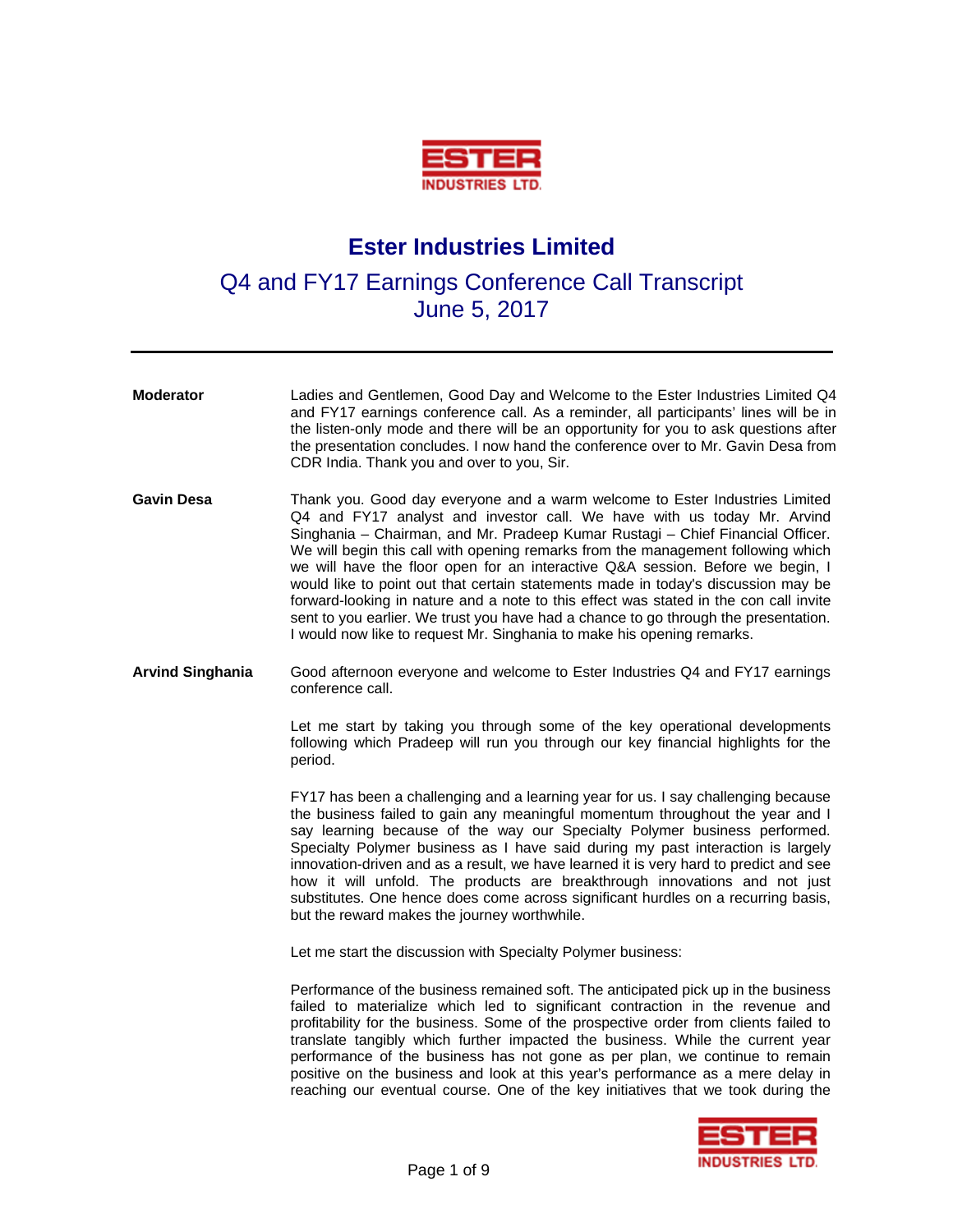year was the announcement of our intent to set up an R&D and Innovation Center. The rationale behind proposing to set up the Innovation Center is to move functions like downstream analytics, pilot scale manufacturing in-house as against current practices of outsourcing it. The advantage of undertaking such activities in-house is that it helps curtail the product development to market cycle.

One of the reasons holding back the momentum in Specialty Polymer business has been the delay from clients end in confirming the order. While product stability has been less of an issue, the pressure point has always been in getting the go ahead signal from the client. One can understand the time taken by customers as well as accepting something new always faces certain resistance. However, as mentioned earlier, we believe it is just a short-term challenge which could clear out in the near term. The facility when set up will house about 40 scientists and engineers who will be responsible for continuously researching and developing breakthrough innovations.

Moving to some of the key operational developments during the year:

We filed for a new patent under PCT for a master batch to produce specialized polyester yarn. The master batch is for a cationic dyeable yarn, which offers value advantages both from a quality and cost perspective. This product has already been approved by some Indian entities and is believed to enjoy a strong potential in China and Taiwan. With this latest filing, out patent tally becomes nine, of which we have manufactured a total of 18 products. The product pipeline for the business remains strong. Some of the key products we are working on are ESPET MB 06 test master batch for imparting cationic dyebility, cost effective and less time consuming process, ESPET MB 07 R7 is the pet master batch for imparting easy dye-ability using dispersed dyes, different fabrics can be dyed in the same bath and various colors and patterns can be produced. ESPET T 55, which is an alkali soluble PET, it dissolves in alkaline solution at specified temperature within a specified time thus enabling fabrics of special design effect. ESPET ED MB 01, this is a deep dyeable PTT, developed for getting deeper and darker shades in carpets and apparel, this has particularly being done for DuPont.

Further, we are also collaborating with global players for developing different types of specialty polyester polymers. During the year, we entered into a tie up with DuPont for development of specialty polyester polymers for niche applications. We believe that such association will not only help us improve our knowhow, but also help us pass in our learning curve. The above actions lend us the confidence that despite the near-term challenges, we continue to progress and move ahead on the right track. Specialty Polymer business will continue to remain the catalyst in transforming the business.

Moving on to the legacy businesses:

Performance of both polyester film and Engineering Plastics were encouraging. Speaking about the film business first, the macro environment appears to be gradually improving with the demand supply situation finally looking to attaining parity in the near-to-medium term. Further, no major capacity addition is expected in the next 18 months to two years. Our focus of the business remains towards improving the product mix and control cost. The goal is to increase the share of value added products towards 35% from the present almost 20-21%. For Engineering Plastics business, our focus is towards enhancing relationship with OEMs and Tier-1, 2 customers in the automotive electrical segments. Expand global footprint through aggressive pursuit of identified export opportunities and

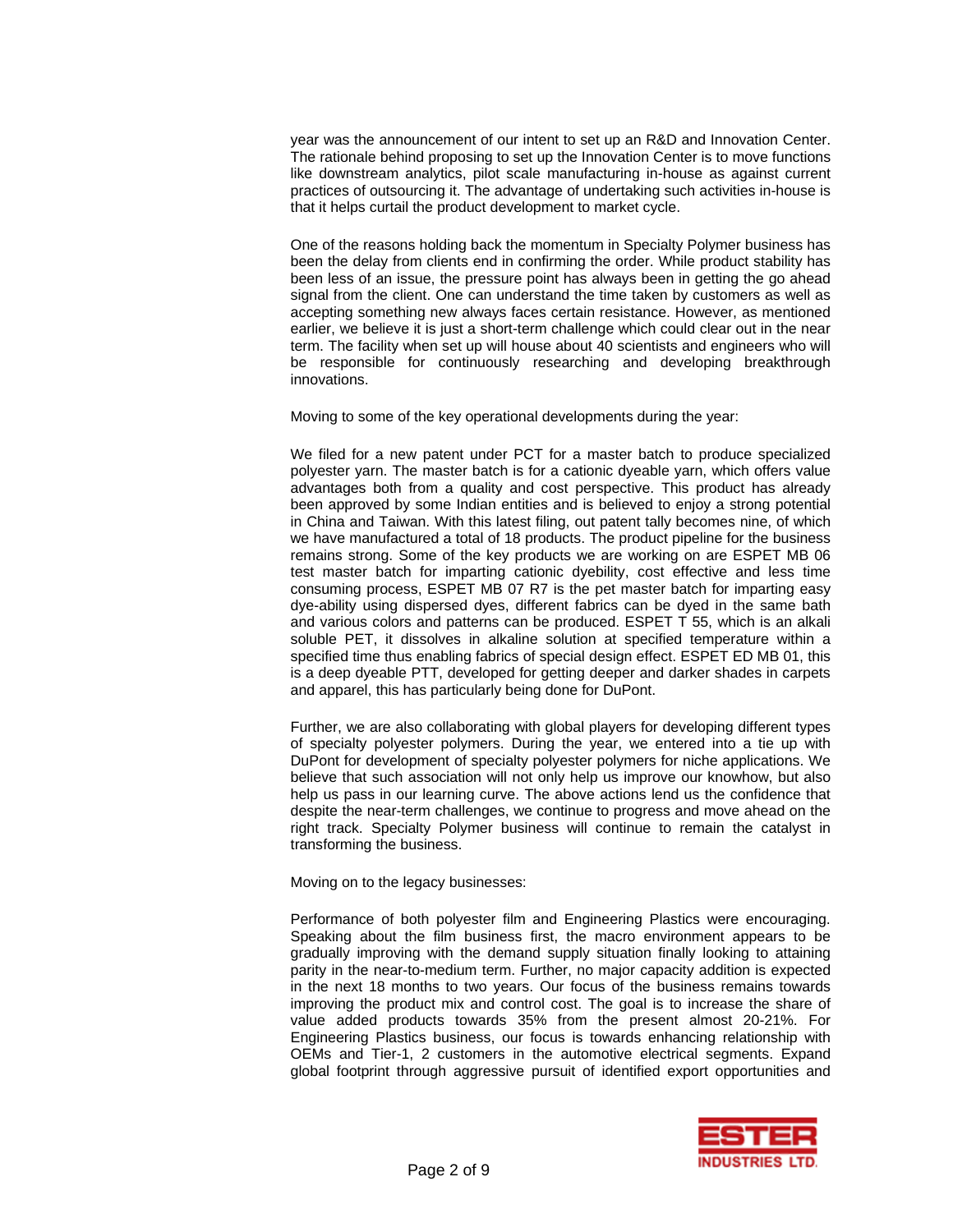participation in international exhibitions to enhance brand visibility and build R&D capability in-house or true strategic alliances to cater to specific needs.

To conclude, I would like to reiterate that we continue to remain positive on the business and view the current challenges surrounding Specialty Polymer as purely short-term in nature. We are also undertaking steps towards accelerating the business and retain our positive outlook. We are also focused on increasing share of value added products in the polyester film business to about 30-35% and improve its margins to 13 to 14%, and to take the margins of Engineering Plastic business to 11 to 12% from current levels of 7-8%. With that, I hand over the floor to Pradeep who will run you through the financial performance.

**Pradeep Rustagi** Good afternoon everyone and thank you for taking the time out for our call. I trust that all of you have received the investor's documents circulated by us earlier. Let me quickly summarize our key financial highlights for the year and we can begin the Q&A session.

> Our revenue for the year stood at Rs. 707 crore as against 771 crore generted during last year. Lower primary on account of especially polymer sales and no polyester chip sale during the period as against Rs. 20 crore chip sale during previous year. Core EBITDA for the year stood at Rs. 55 crore as against EBITDA of Rs. 75 crore generated during FY16. We had few exceptional expenses during the year of Rs. 2 crore on account of reversal of Modvat credit availed during the year 1996 - 98 pursuant to court order, Rs. 5 crore inventory write down and Rs. 2 crore external contamination in an export shipment. Loss after tax for the year stood at Rs. 11 crore as against PAT of Rs. 5 crore generated during last year.

> Moving on to segment-wise performance Specialty polymer business reported annual revenues of Rs. 43 crore as against Rs. 67 crore generated during FY16. Adjusted EBIT for the business stood at Rs. 4 crore as against Rs. 12 crore, the reported EBIT is post consolidating a quality claim of €275,000 allowed in favor of a Specialty Polymer customer. This is one-time charge and was the result of a contamination impact on a shipment. Polyester film business reported revenues worth Rs. 519 crore for the year as against revenues of 549 crore generated during FY16 lower by 5%. Adjusted EBIT for the business stood at Rs. 51 crore as against previous year's Rs. 61 crore. Here too the reported EBIT includes a one-time slow moving finished goods inventory of chips and pellets following principal of lower of NRV or cost. NRV is about 493 lakhs lower than the cost in respect of such inventory. Going ahead given the improving macros and our focus on an improving product mix, we are hopeful of delivering better performance.

> Performance of the plastic business in margin terms improved slightly during the year and reported EBIT margins of 9.3% as against 8% during previous year. Revenue from the business stood at Rs. 145 crore as against Rs. 55 crore reported during FY16. As mentioned earlier by Mr. Singhania, we are working towards enhancing relationships with OEMs and Tier-1 and 2 customers and widen geographical presence. That concludes my opening remarks, we would be happy to answer your questions now.

**Moderator** The first question is from the line of Saket Kapoor from Kapoor and Company.

**Saket Kapoor** Sir, I was asking about how the growth story is panning out, what is the timeline we as an investor should look in to the growth story playing out as per your projections, and secondly, what was the utilization level for this quarter as a whole all plants together?

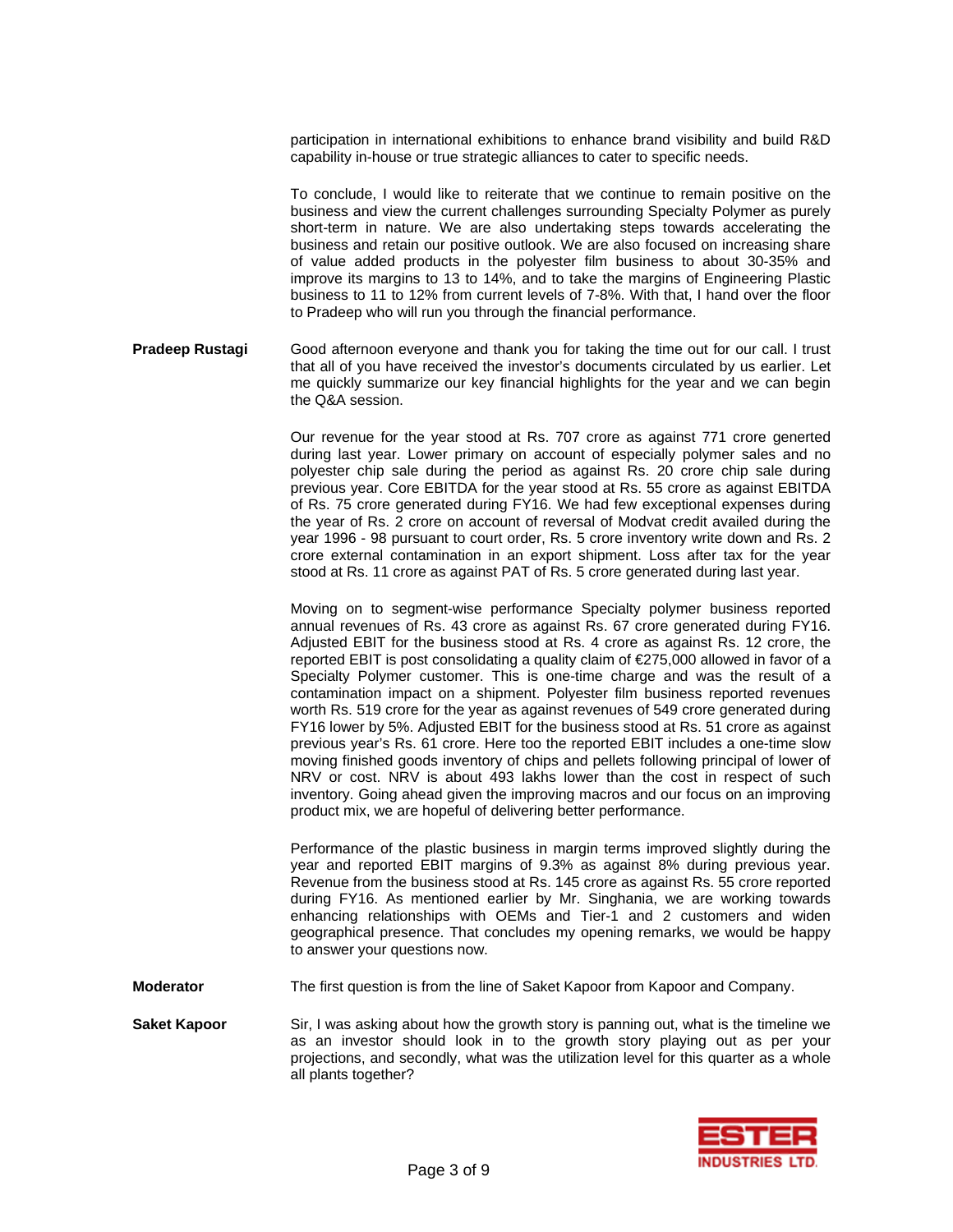- **Arvind Singhania** All plants together it is difficult, but given it is almost 93% in polyester film, in EP we are close to 70% capacity utilization, and as far as Specialty Polymer is concerned, you cannot really give a number to it because total capacity is between 20,000 to 30,000 tons per annum.
- **Saket Kapoor** Sir, actually interest part and the depreciation is the one that is bothering the bottom line, so when can the bottom line look healthy, when it will be covering the interest part, what is our debt level as on March '17?
- **Arvind Singhania** Please understand that even in the past we had been able to cover our entire interest and depreciation, FY17 was an aberration, was actually one-off, a bad year I would say and because of the over capacity created in polyester film, the margin got hit badly and that is why you saw that as an aberration, but rest assured that from the current year itself onwards, we will be in the black again.
- **Saket Kapoor** For the year you are giving the guidance or every quarter we are in a position to post?
- **Arvind Singhania** We are not a quarter-on-quarter company, but for the year I am giving the guidance that we should be in the black.
- **Saket Kapoor** We will be able to cover both the interest and depreciation?
- **Arvind Singhania** Yes.
- **Saket Kapoor** Sir, what kind of volume bump up can we see from the incremental volume that may come up due to your this R&D filing of the patent, the new products coming up, if you could throw some more light?
- **Arvind Singhania** In terms of polyester film, we are actually constrained by capacity, so we are expecting just a marginal increase in volume by about 3-4%, so that will mean about a marginal increase in turnover from the film. In Engineering Plastics, we expect our turnover to go up from about Rs.145 crore to about Rs.190 crore for this year, so there will be a substantial increase in the turnover of Engineering Plastics. In the Specialty Polymer, right now we are projected very conservatively looking at the historical experience, but there are some projects which are on with the customers which may kick in towards the second half which will help improve the bottom line as well.
- **Saket Kapoor** Sir, you told about capacity constraints, what are those constraints and how are we going to …?
- **Arvind Singhania** Capacity constraints in polyester film is that we are already running at almost full capacity. Now, if we want to add, we will have to look at major CAPEX, which we will start considering towards the latter part of this year.
- **Saket Kapoor** Debt part if you could give some more color to what is the debt as on March '17 and what should we look for in the next year?
- **Pradeep Rustagi** Our debt on March 31, if you divide into working capital and term debt, working capital is about Rs.200 crore with Rs.100 crore of term debt. Out of that Rs.100 crore, close to Rs.40 crore will get repaid during this year, so overall there would be some reduction during this year in the overall interest bearing debt that we would have on March 31, 2018, would be lower as compared to March 31, 2017.

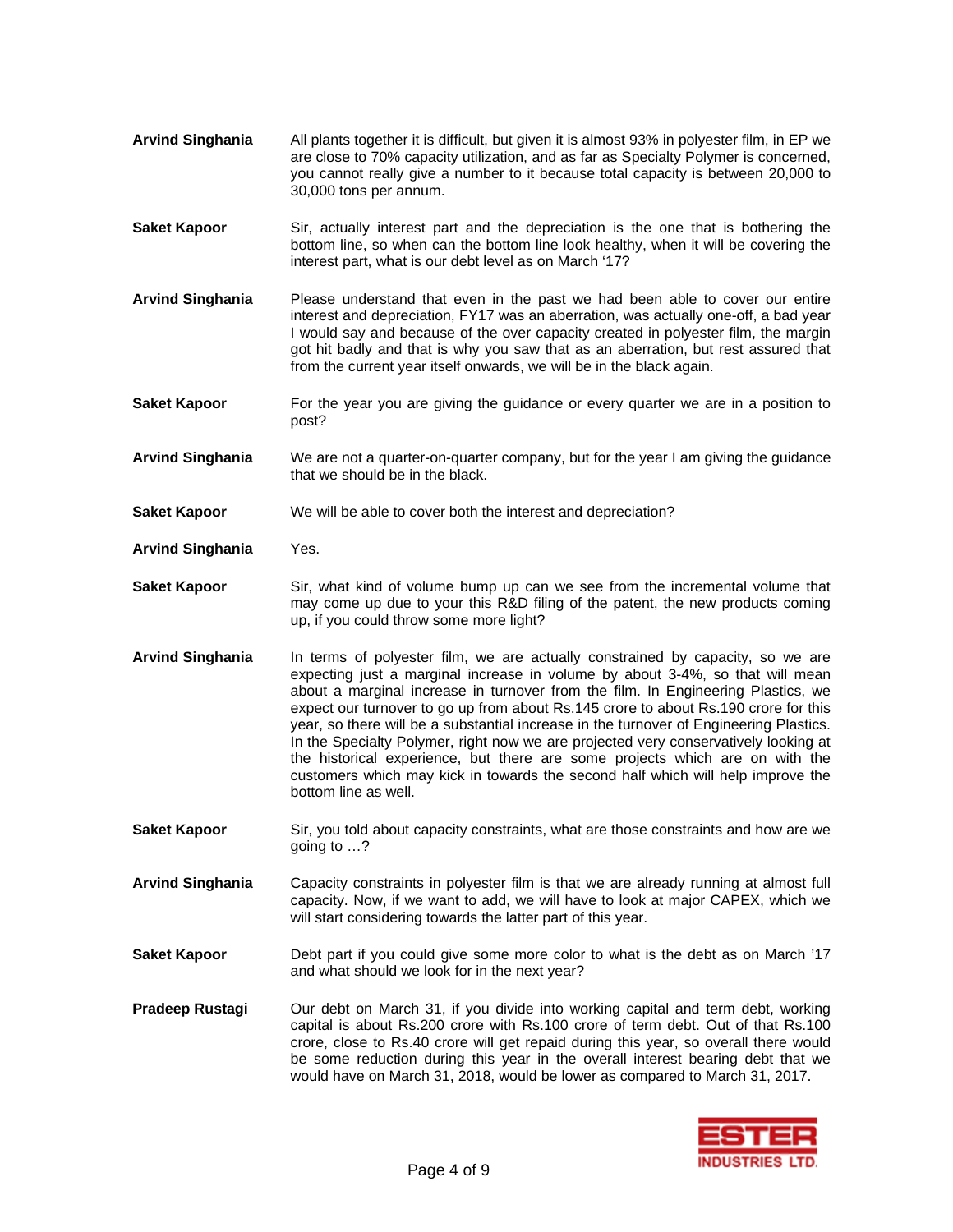**Saket Kapoor** What is the absolute number for the bank charges? Pradeep Rustagi Bank charges out of the Rs.32 crore interest cost that we have finance cost, 4 crore is on account of bank charges. **Saket Kapoor** These charges will remain during the regular course of business? **Pradeep Rustagi** These charges will remain almost the same, it is transaction cost that we need to pay to the bank. Interest cost with repayment will gradually reduce. **Saket Kapoor One of our shareholder, Vettel International holds 15.5%, so that the benefit which** you spoke for which we allotted the shares to them, how are the benefit being accrued now to the company or whatever we have made the program, have we got all the benefits as per our programming? **Arvind Singhania** Well, the benefit that we assume that we will get were mostly in the beginning where all the introductions took place and we were able to get a foothold into the customers because we did not have any knowledge of those customers, so those largely those benefits have accrued, but it is an ongoing exercise as and when we need the help, they are always available. **Saket Kapoor** Is there any agreement that will get expired, any clause with them or it is just a verbal? **Arvind Singhania** No, there is no written agreement. **Saket Kapoor** The promoters are related to them in any way? Arvind Singhania No, we are not related. **Moderator** The next question is from the line of Giriraj Daga from KM Visariya Family Trust. **Giriraj Daga** Couple of questions, first you said that in the Specialty Polymer we have target very conservatively, but you did not give the number, what was the number revenue you are looking for this year? **Arvind Singhania** Little over Rs.40-Rs.50 crore. **Giriraj Daga** Can you help me with the volume number for this year in Specialty Polymer, 16- 17? **Pradeep Rustagi** In 16-17, volume we did about 2,700 tons as compared to 3,500 tons last year **Giriraj Daga** Just a clarification that last year our annual report says about 4,100, Specialty Polymer, so that is in different…? **Pradeep Rustagi** 3,540 is the Specialty Polymer last year with turnover of Rs.67 crore.

**Pradeep Rustagi** Average cost of fund is about, if you leave aside the bank charges, the average

cost of fund is about 10% per annum.

**Saket Kapoor** What is the cost of fund, Sir?

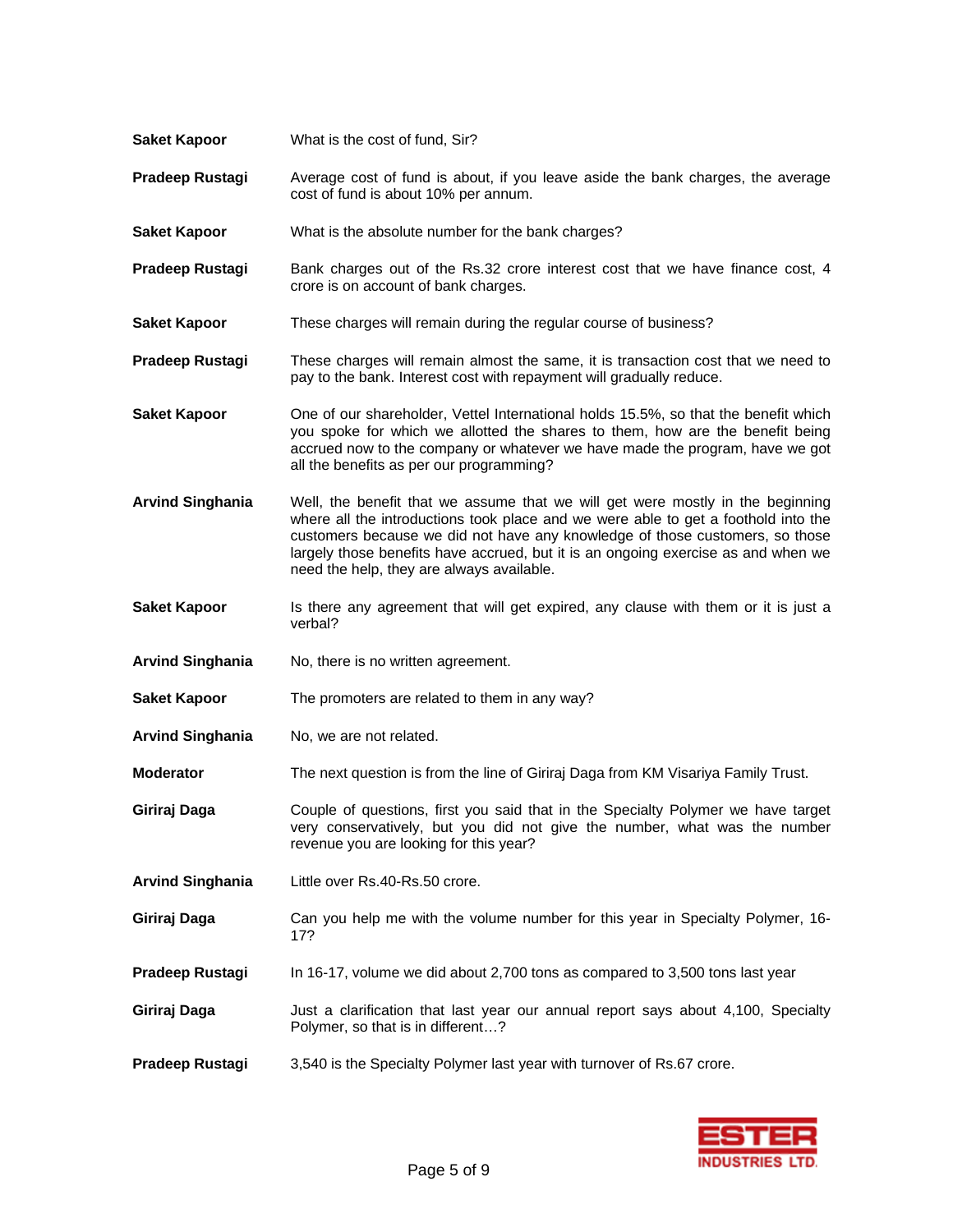- **Giriraj Daga** If you can also help me with the polyester chip and PET film's volume, Engineering Plastics, if you have handy?
- Pradeep Rustagi Polyester chips we did about 600 tons last year, we used to sell only to one customer who used to make polyester film out of it. They have put up their own plant, so there is no sale of chip during this year. In film last year, we did about 49,000 tons, this year we have done close to 51,000 tons. Engineering Plastic, there has been no improvement as against the 11,000 tons, the numbers this year is also same.
- **Giriraj Daga** Next question is related to our margins on a polyester film, if I look at this quarter margin, it is decently better at margin of about 13% kind, you spoke about 3-4% revenue growth, but what kind of margins we should, should we assume this kind of current spread of last quarter spread continue in this year?
- **Arvind Singhania** Like I said that overall we see a more balanced demand-supply situation over the next two years because all the capacity that had to come have already been started. Now, for the next 18 months to two years we do not expect any new capacity to be added. On top of that, we had seen a very healthy growth in demand for polyester film. We are now experiencing growth in demand by about 12-13% per annum which used to hover around 7-8%, so this brings us to believe that the outlook for the polyester film business is very positive for the next two years, so you can derive your own meaning out of that I think at least the same if not better going forward.
- **Giriraj Daga** My next clarification is that in our Engineering Plastic business, we are talking about revenue of somewhere of Rs.190 crore from Rs.145 crore, what is driving that?
- **Arvind Singhania** Again, this business requires a lot of qualification from customers at least OEMs, Tier-1, Tier-2 customers. We have been working with many of them and the qualification time for products can be up to two years in some cases especially with automobile companies, so a lot of these approvals are expected to come through this year we expect to build significant volume. On top of that, we expect the OFC business to be much better. Last year, the tenders were delayed and that is why we could not increase the volume of OFC. We expect the OFC business to improve in 17-18. Last year also, we were impacted by the demonetization for couple of months in this business, so this is not here. Now the only thing that is open ended is the GST, what kind of impact that will have and also our export business is looking to build decent volumes starting from 17-18, so all these things put together we believe that we will have a significant increase in revenue from the Engineering Plastics business.
- **Giriraj Daga** Would you be able to give some subjective numbers like what are the number of OE approval you got in the last year which you are thinking should cultivate into result this year?
- **Arvind Singhania** That business head would know that exactly and he is not here right now, so I would refrain from giving any guess numbers here.
- **Giriraj Daga** My last question is related to our Specialty Polymer side, like when we say Rs.40 to Rs.50 crore, would you be able to give some break like what kind of product are we talking about like master batches for nylon or hot-fillable, what kind of product which we are expecting to pickup this year and where we are in terms of approvals with the customer, some further detail on the customer approval side?

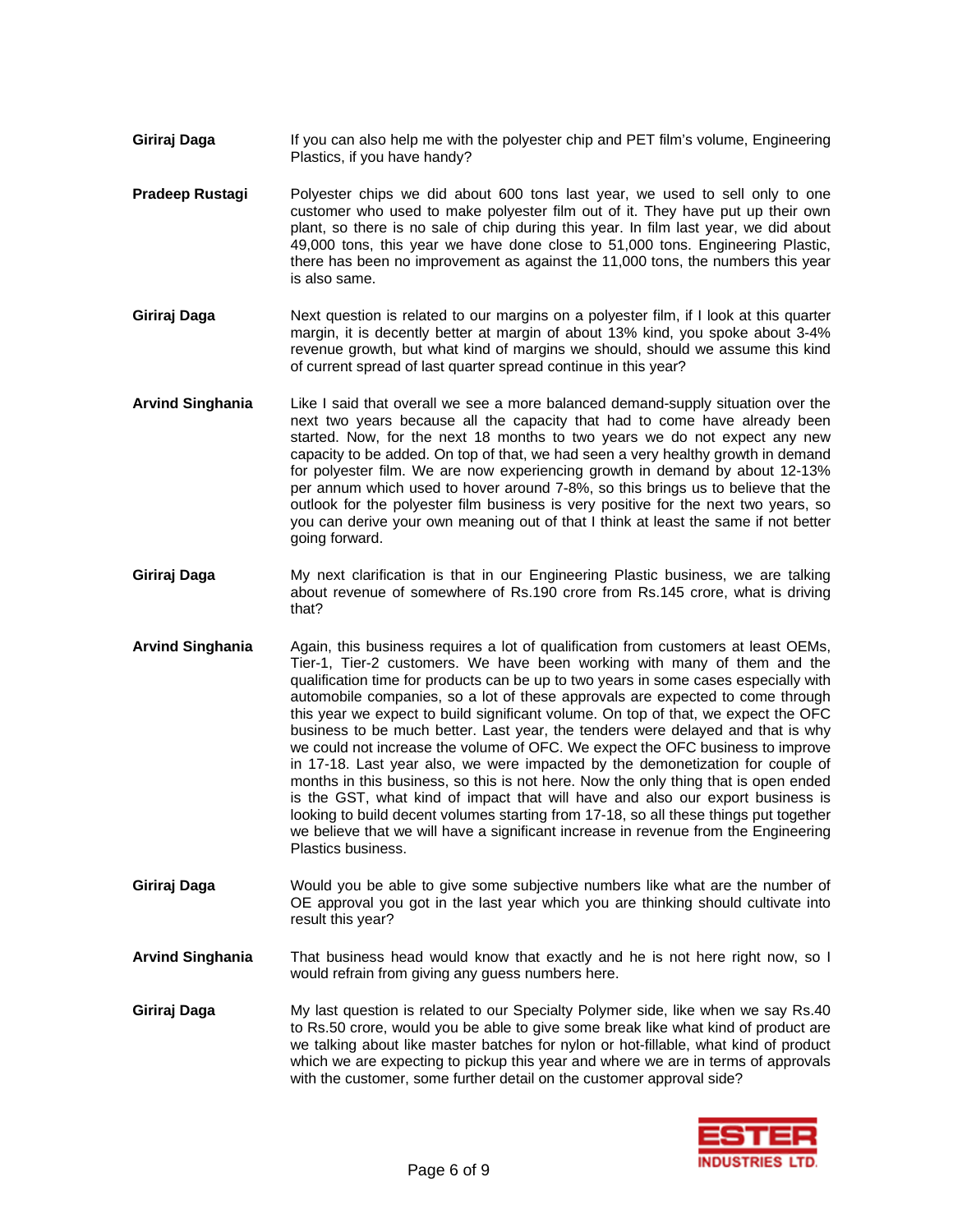- **Arvind Singhania** Well, we have covered many kind of products, it is not only one product, so for example, these are not different customers or different products that they are buying, so we have a customer in India who is doing a substantial volume with us for a special product which is for a rayon like polyester, so it is a very specialty product that we have developed and he is our customer for it. We are doing easy dyeable, we are doing flame retardants, we are doing low melt polyesters, there are various kinds of product that we are doing across the board.
- **Giriraj Daga** Objectively if you can put the number like any number of customers which you are looking to target or get revenue from this year?
- **Arvind Singhania** The number of customers would be in the region of about 15 to 20 customers.
- **Giriraj Daga Across all product segments?**
- **Arvind Singhania** In Specialty Polymer we do not have a large number of customers because it is a special product and each customer almost has its own specification that we have to cater to.
- **Giriraj Daga** On this nylon carpet, we had earlier talked about getting some large customer, where we are in that process?
- **Arvind Singhania** We are not seeing any large customer come through, there are headwinds we have faced because of various reasons, but I do believe that we will develop a reasonable market in Europe, Turkey, and in China over the next few months.
- **Giriraj Daga** Your customer what you were talking about no longer like we are in the target list?
- **Arvind Singhania** There is a very big customer in the US who is still thinking about it, but we had no positive indication that he will start buying large volumes any time soon, but overall we do expect a decent business coming out of this not to the extent that we had projected earlier in terms of 4000-5000 tons per year, but certainly a decent volume business can develop in this product in the next five to six months.
- **Moderator** The next question is from the line of Vaibhav Goel of Dolat Capital.
- **Vaibhav Goel** Sir, I have couple of questions. First is regarding the Specialty Polymer, so can you please share some light on the product pipeline for the Specialty Polymers?
- **Arvind Singhania** Like we mentioned in our briefing that we got four or five products in the pipeline right now which are undergoing evaluation so that is the cationic dyeable master batch, the easy dyeable master batch, the alkali soluble polymer and of course the deep dyeable easy dyeable PTT, this is specifically for a company in America developed in collaboration with DuPont. Apart from that, we have many about seven or eight other products in the pipeline which of course at this point in time, I have to refrain from talking about them because of confidentiality.
- **Vaibhav Goel** Sir, how is the performance of the current specialty products in the last year?
- **Arvind Singhania** The performance like I said of Specialty Polymers as a whole was not very encouraging compared to last year. Last year, we had had higher turnover. This year we did only about Rs.41 crore and we have faced our headwinds in this for various reasons, basically product acceptance has not been a problem but headwinds due to various other reasons had been there, due to which we have not been able to ramp up the volume as we wanted to do it, so we are hoping that,

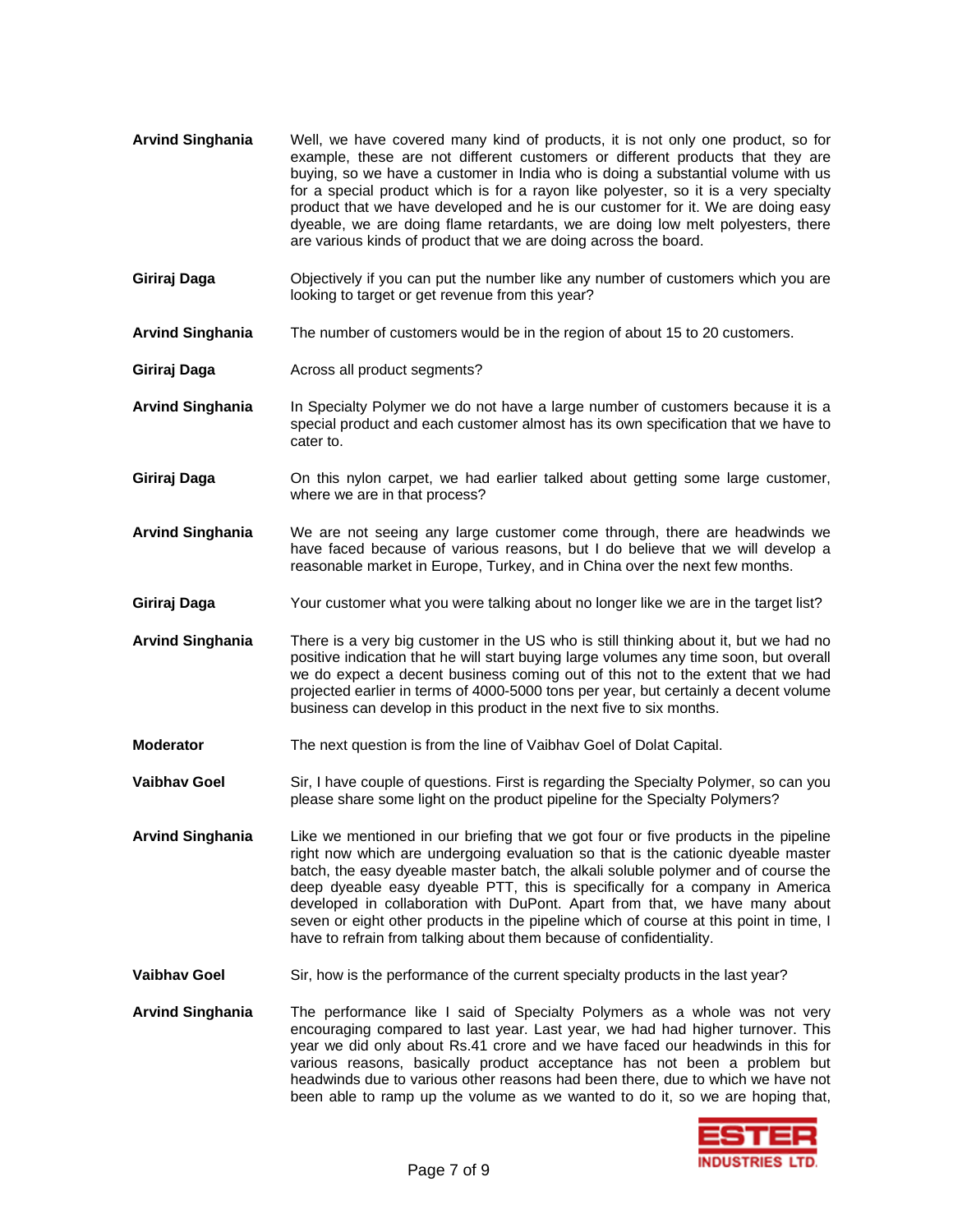even this year we have been very conservative in our approach in terms of our projections and we are hoping that some of the products which are under evaluation may bring in better volume for the second half, and therefore, we might be able to do better than what we have projected but this is something that we have to wait and see.

- **Vaibhav Goel** My next question is on what is the timeline for the commencement of the R&D center in Gurgaon?
- **Arvind Singhania** We will start work on it in the next few months and it is going to be done in a phased manner. It is not something that is going to be done overnight, so it is basically we will do very, very small investments over a period of time to continue to add as per the requirement of our R&D facility.
- **Moderator** The next question is from the line of Arya Dipak from Bulls and Bells.
- **Arya Dipak** What is the contribution percentage of the sales in the last quarter?
- **Pradeep Rustagi** The contribution currently would be about 23% to 24% in the month of April and May of this year, we have seen contribution level of about 22%.
- **Moderator** The next question is from the line of Giriraj Daga from KM Visariya Family Trust.
- **Giriraj Daga** You said Engineering Plastic margins about 11% to 12% versus 7% to 8% if I heard correctly?
- **Pradeep Rustagi EBITDA level.**
- **Giriraj Daga** Anyway this year Engineering Plastics EBIT was 9.2%?
- **Pradeep Rustagi** This is as per the segmental results you have seen 9%, but there are certain common expenses which are not loaded onto the segmental results, so when we say EBITDA, there is a loading of the common expenses on to the business and then we look at the EBITDA, so EBITDA after considering a certain loading of common expenses would be about 11%. On a like-to-like basis, it is likely to be better than 13% in the following years.
- **Giriraj Daga** You are expecting this to be about 300-400 basis points higher that is what my understanding, correct?
- **Pradeep Rustagi** I would say 200 to 250 basis points for FY18.
- **Giriraj Daga** Okay, and in terms of Specialty Polymer would you like to give any margin guidance?
- **Arvind Singhania** Again it is very difficult right now because volumes projected are low, we are expecting about Rs.40 to Rs.50 crore.
- **Giriraj Daga** It is more or less same compared to last year, you do not expect any growth this year?
- **Arvind Singhania** This year right now we are not projecting, we are being extremely conservative going on the historical experience, but we are hoping that in the second half of this